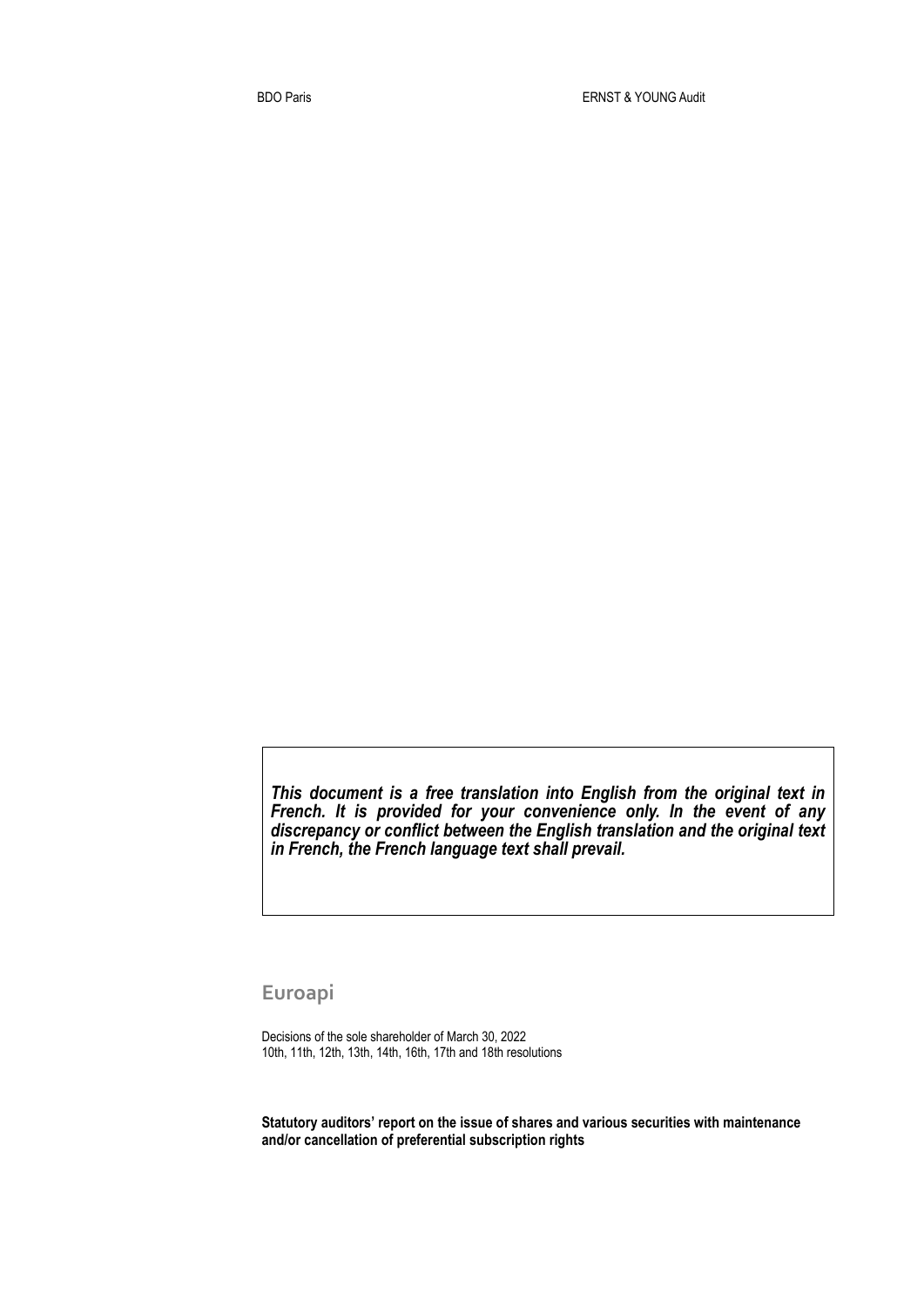## **BDO Paris**

43-47, avenue de la Grande Armée 75116 Paris A French S.A.S. with a share capital of EUR 3,000,000 480 307 131 R.C.S. Paris

Statutory AuditorMember of the Paris regional association of auditors (*compagnie régionale de Paris*)

**ERNST & YOUNG Audit** Tour First TSA 14444 92037 Paris-La Défense cedex A French S.A.S. with a variable share capital 344 366 315 R.C.S. Nanterre

Statutory AuditorMember of the Versailles and Center regional association of auditors (*compagnie régionale de Versailles et du Centre*)

**EuroAPI**

Decisions of the sole shareholder of March 30, 2022 10th, 11th, 12th, 13th, 14th, 16th, 17th and 18th resolutions

## **Statutory auditors' report on the issue of shares and various securities with maintenance and/or cancellation of preferential subscription rights**

To the sole shareholder,

In our capacity as statutory auditors of your company and in compliance with articles L. 228-92 and L. 225-135 et seq. as well as article L. 22-10-52 of the French Commercial Code, we hereby present our report on the proposals to delegate to the Board of Directors (subject to the prior transformation of the company into a French public limited company (*société anonyme*) with a Board of Directors, which is proposed to you in the 1st resolution) various issues of shares and/or securities, transactions upon which you are called upon to vote.

Your Chairman proposes, on the basis of his report and subject to the non-retroactive condition precedent of the effective admission of the company's shares for trading on the regulated market of Euronext in Paris

• to delegate to the Board of Directors, for a period of 26 months, the authority to decide on the following transactions and to set the final terms and conditions of these issues and proposes, where appropriate, to cancel your preferential subscription rights: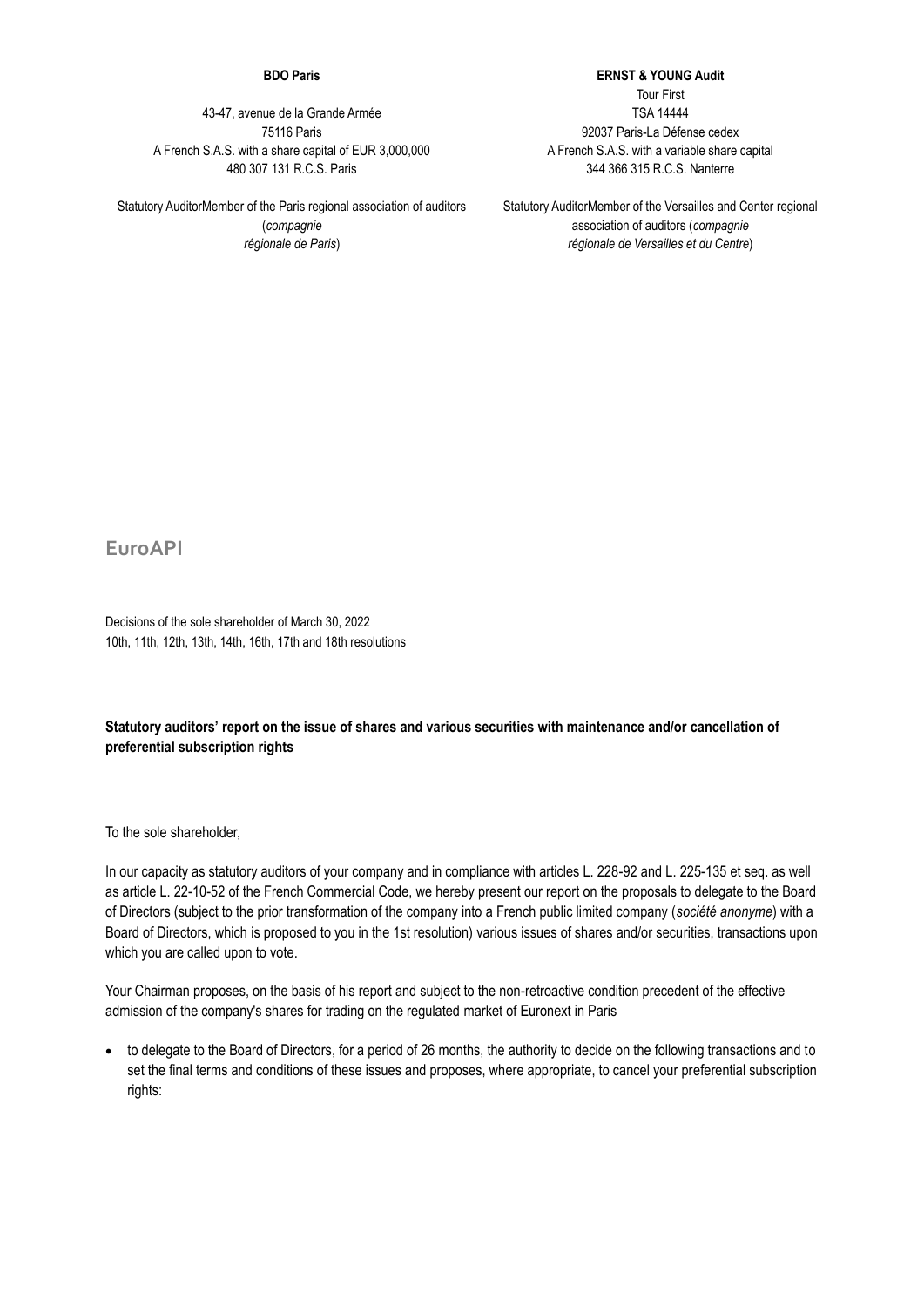- issue with pre-emptive rights (10th resolution) of ordinary shares of the company or equity securities giving access to other equity securities or entitling their holders to the allotment of debt securities, and/or securities giving access to equity securities of the company or of any company that directly or indirectly owns more than half of its capital or of which it directly or indirectly owns more than half of the capital;
- issue, without pre-emptive subscription rights, by means of a public offering other than those referred to in 1° of Article L. 411-2 of the French Monetary and Financial Code (11th resolution), of ordinary shares of the company or of equity securities giving access to other equity securities or entitling their holders to the allotment of debt securities, and/or of securities giving access to equity securities of the company or of any company which directly or indirectly owns more than half of its capital or of which it directly or indirectly owns more than half of the capital;
- issue without pre-emptive subscription rights by way of public offerings as referred to in 1° of Article L. 411 2 of the French Monetary and Financial Code, up to a limit of 20% of the share capital per year (12th resolution) of ordinary shares of the company or of equity securities giving access to other equity securities or entitling their holders to the allotment of debt securities, and/or of securities giving access to equity securities of the company or of any company that directly or indirectly owns more than half of its capital or of which it directly or indirectly owns more than half of the capital;
- issue, in the event of a public offer including an exchange component initiated by your company (16th resolution), ordinary shares of the company and/or securities giving access by any means, immediately and/or in the future, to ordinary shares of the company;
- to authorize the Board of Directors, by the 14th resolution and in the context of the implementation of the delegations referred to in the 11th and 12th resolutions, for a period of 26 months, to set the issue price within the annual legal limit of 10% of the share capital;
- to delegate to the Board of Directors, for a period of 26 months, the necessary powers to issue ordinary shares of the company or securities giving access by any means, immediately and/or in the future, to ordinary shares of the company, with a view to remunerating contributions in kind granted to the company and consisting of equity securities or securities giving access to the share capital of third-party companies outside a public exchange offer (17th resolution), up to a limit of 10% of the capital.

The total nominal amount of the capital increases likely to be carried out immediately or in the future may not, according to the 18th resolution, exceed 47,000,000 euros for the 10th, 11th, 12th, 13th, 15th, 16th, 17th and 23rd resolutions, it being specified that the nominal amount of capital increases likely to be carried out may not exceed 9,400,000 euros for each of the 11th, 12th and 16th resolutions.

The overall nominal amount of the debt securities likely to be issued may not, according to the 18th resolution, exceed 750,000,000 euros for the 10th, 11th, 12th, 13th, 15th, 16th and 17th resolutions.

These ceilings take into account the additional number of securities to be created within the framework of the implementation of the delegations referred to in the 10th, 11th and 12th resolutions, under the conditions provided for in Article L. 225 135 1 of the Commercial Code, if you adopt the 13th resolution.

These ceilings take into account the additional number of securities to be created in the context of the implementation of the delegations referred to in the 10th, 11th and 12th resolutions, under the conditions provided for in Article L. 225 135 1 of the French Commercial Code, if you adopt the 13th resolution.

It is the Chairman's responsibility to prepare a report in accordance with Articles R. 225 113 et seq. of the French Commercial Code. It is our responsibility to report on the fairness of the financial information taken from the accounts, on the proposed cancellation of preferential subscription rights and on certain other information relating to these operations, given in this report.